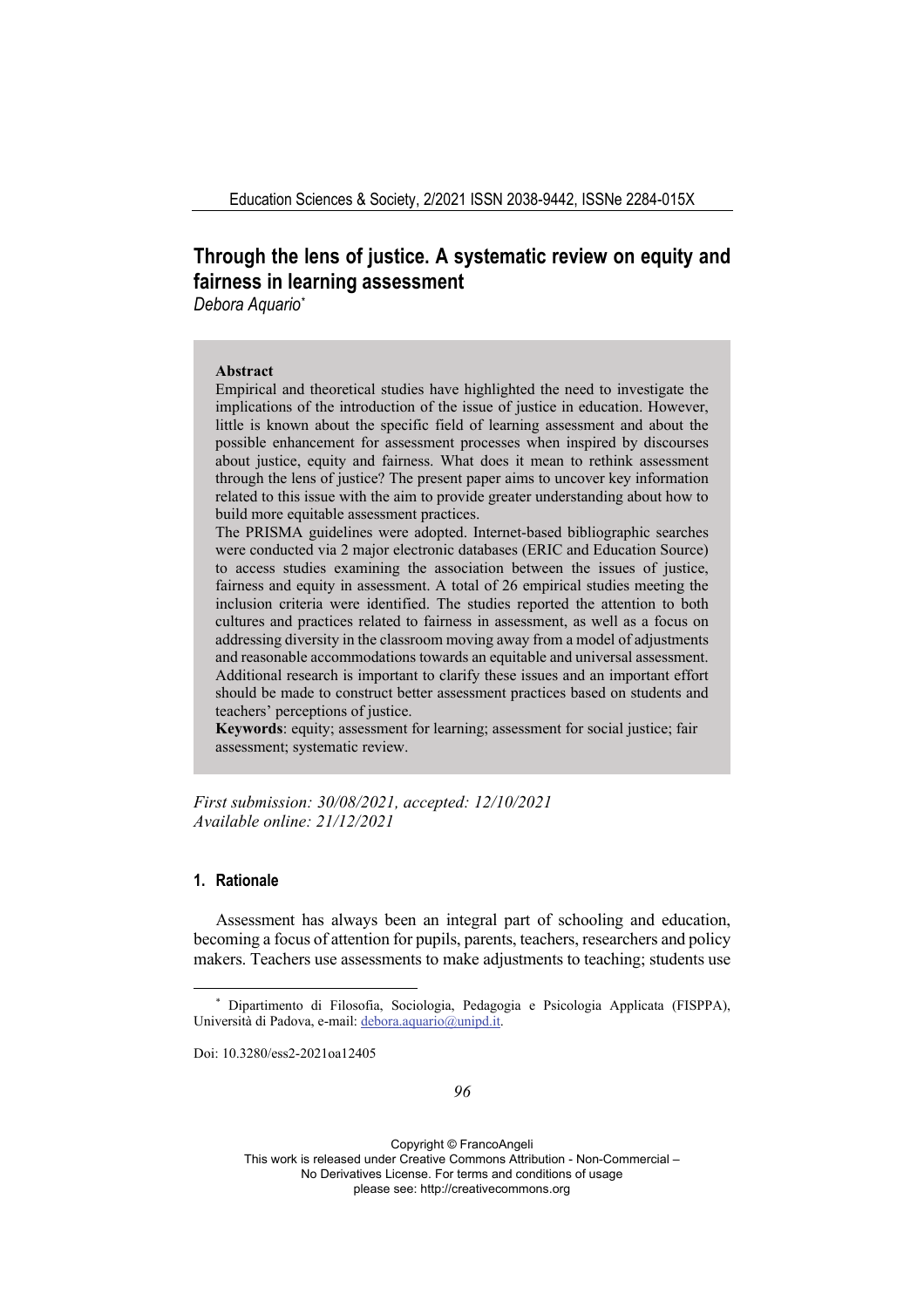assessments to make decisions about their educational experiences; parents to learn about the progress of their children and to make decisions about the quality of education offered in different schools; policy makers to provide information about the quality of schools or curricula. So ultimately all assessments are used to support decisions. Such a principle is crucial since the quality of decisions will depend on the quality of the assessment (Wiliam, 2008). For the last three decades researchers have been advocating a shift in assessment culture from assessment *of* learning to assessment *for* learning (AfL) (Sambell *et al.*, 2013; Black & Wiliam, 1998; Wiliam, 2011). Nevertheless, assessment seems particularly resistant to change even if very recently the introduction of descriptive judgments instead of the numerical rating in Italian primary schools stimulated a strong debate (OM 172 - 4 dicembre 2020; Grion *et al.*, 2021).

Literature on the current paradigm of assessment, AfL, reveals that it can be conceptualized as "part of everyday practice by students, teachers and peers that seeks, reflects upon and responds to information from dialogue, demonstration and observation in ways that enhance ongoing learning" (Klenowski, 2009, p. 264) where the focus is directly on the learner's developing capabilities, while these are in the process of being developed (Black *et al.*, 2003; Swaffield, 2011; Aquario, 2019). These aspects are clearly stated also in the 2013 OECD report, Synergies for Better Learning.

The impact of AfL on learning has been widely addressed in the literature, but less attention has been paid to the impact of AfL to supporting equity and justice goals (Benadusi, Giancola, 2021; Unesco, 2015; OECD, 2012), becoming AfLE(quity) that implies greater attention to the issues of diversity and justice: "*Considerable discussion pertains to validity and reliability, but much less focuses on fairness, and little guidance for fair AfL is given*" (Tierney, 2014, p. 56).

Even if a change has become evident also in recent teacher standards, which are more focused than in the past on assessment for learning and fairness (Pastore, Andrade, 2019), work remains to be done to deepen the discourse on justice and diversity in educational contexts as well as the implications and the related meaning of equity and fairness in assessment processes.

Based on these premises, the current systematic review aims to bridge a gap in the literature related to this issue by collecting and analysing two specific aspects:

- What does it mean to rethink assessment through the lens of equity/fairness? And how can "fair/equitable assessment" be defined?
- When an assessment process or practice is fair/equitable from the student perspective?

The review is implemented by adopting Preferred Reporting Items for Systematic Reviews and Meta-Analyses (PRISMA) 2020 guidelines (Page *et al.*, 2021).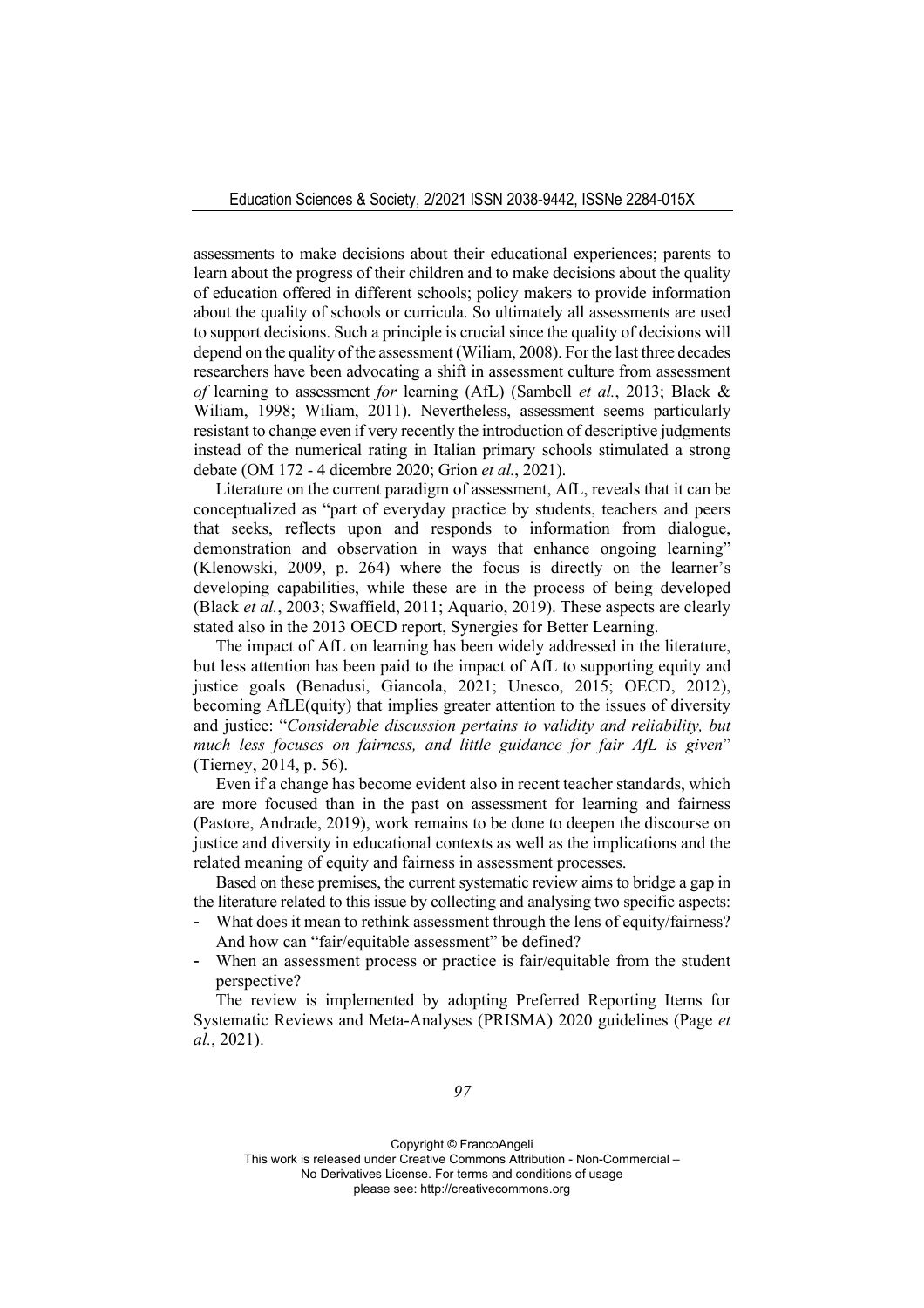Systematic reviews serve many critical roles. They can provide syntheses of the state of knowledge in a field; they can address questions that otherwise could not be answered by individual studies; they can identify problems in primary research that should be rectified in future studies; and they can generate or evaluate theories about how or why phenomena occur. In this specific case, the systematic review has been implemented with a twofold aim, to provide an informed synthesis of the state of knowledge about the above mentioned research questions and to identify future research priorities.

## **2. Objectives**

## *2.1 Method*

This review was performed according to the Preferred Reporting Items for Systematic reviews and Meta-Analyses (PRISMA) 2020 guidelines thus providing a comprehensive framework which allows a transparent, complete and accurate reporting of systematic reviews. The PRISMA statement, published in 2009, was designed to help systematic reviewers transparently report why the review was done, what the authors did, and what they found. The PRISMA 2020 statement replaces the 2009 statement and includes new reporting guidance that reflects advances in methods to identify, select, appraise, and synthesise studies (Page *et al.*, 2021).

## *2.2 Eligibility Criteria*

All studies investigating the issues of fairness and equity in the field of educational assessment were eligible for this systematic review. Further criteria adopted were: (i) publication date between 2001 and 2021, (ii) being a theoretical or empirical study about student learning assessment, (iii) written in English, Italian or Spanish language, (iv) published in a scholarly peerreviewed journal, (v) covering educational levels from primary school to university. Additionally, studies were excluded from review if they were: (i) concerned with other forms of assessment (i.e. teacher evaluation, school evaluation/accountability or course accreditation), (ii) focused on equity/fairness in education in general (and not specifically about assessment).

#### *2.3 Information Sources and Search*

Studies were identified by searching relevant papers via EBSCO (2001- 2021) and included the following electronic databases: ERIC and Education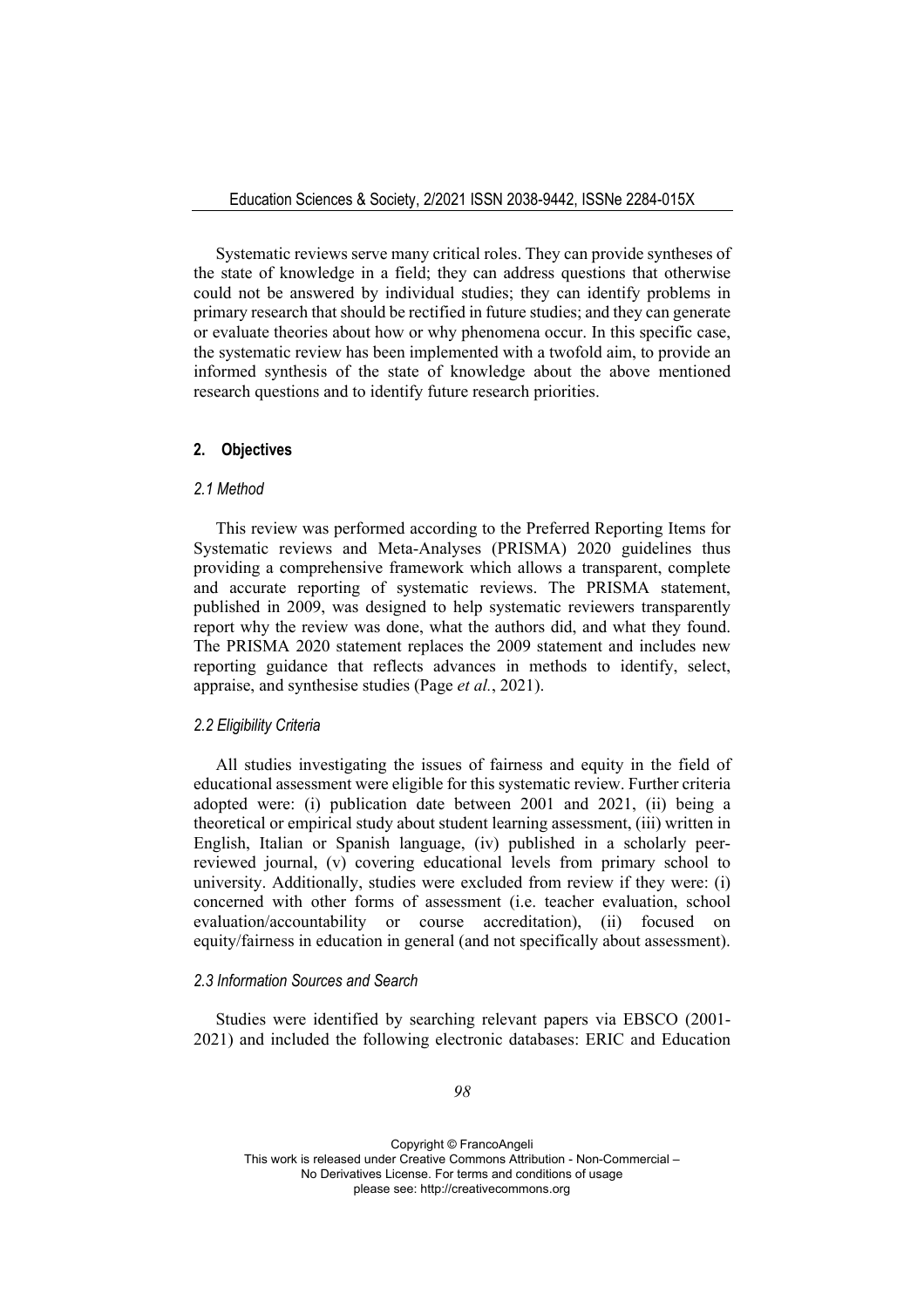Source. Finally, reference lists of retrieved studies were hand searched in order to identify any additional relevant studies.

Key words and combination of key words were used to search the electronic databases ("fairness" AND "equity" AND "educational assessment", "fair assessment" OR "equitable assessment").

#### **3. Results**

#### *3.1 Study selection*

This review identified 667 studies after the initial search in the aforementioned databases and five  $(n = 5)$  retrieved from a list of references contained in other studies with a total of 672 studies that were included in the identification process. A total of 44 studies has been excluded before screening. The screening phase involved the examination of titles and abstracts of 628 studies. This process resulted in 549 studies being excluded, as they were deemed not suitable for the present review (mainly because not published in a peer-reviewed journal, not written in Italian/English/Spanish, and for not sufficient analysis of the review' main topics). Consequently, 79 studies were selected for the eligibility phase. Full texts of all potentially relevant studies were subsequently retrieved and further examined for eligibility. Out of these, 26 studies were excluded because they were studies not focused on student learning assessment and 21 because they were not exclusively dealing with assessment but with educational processes in general. Six articles did not directly contribute to the research questions and were therefore excluded.

Following this procedure, 26 theoretical and empirical studies fully met the previously stipulated eligibility criteria for inclusion in the systematic review process. The PRISMA flow diagram (see Fig. 1) provides more detailed information regarding the selection process of studies.

In this section, the results found through the aforementioned systematic revision process are organized according to the research questions that guided the search and analysis.

A first noteworthy aspect concerns the overlapping use of three words, i.e. *fairness*, *equity*, *justice*. The first two are used interchangeably, while justice is used in those studies that propose a general and broader reflection about the issue. Another noteworthy issue concerns the presence of the word "*diversity*" in studies concerning fair/equitable assessment. The following paragraphs will show also the connection between diversity and equity/fairness issues.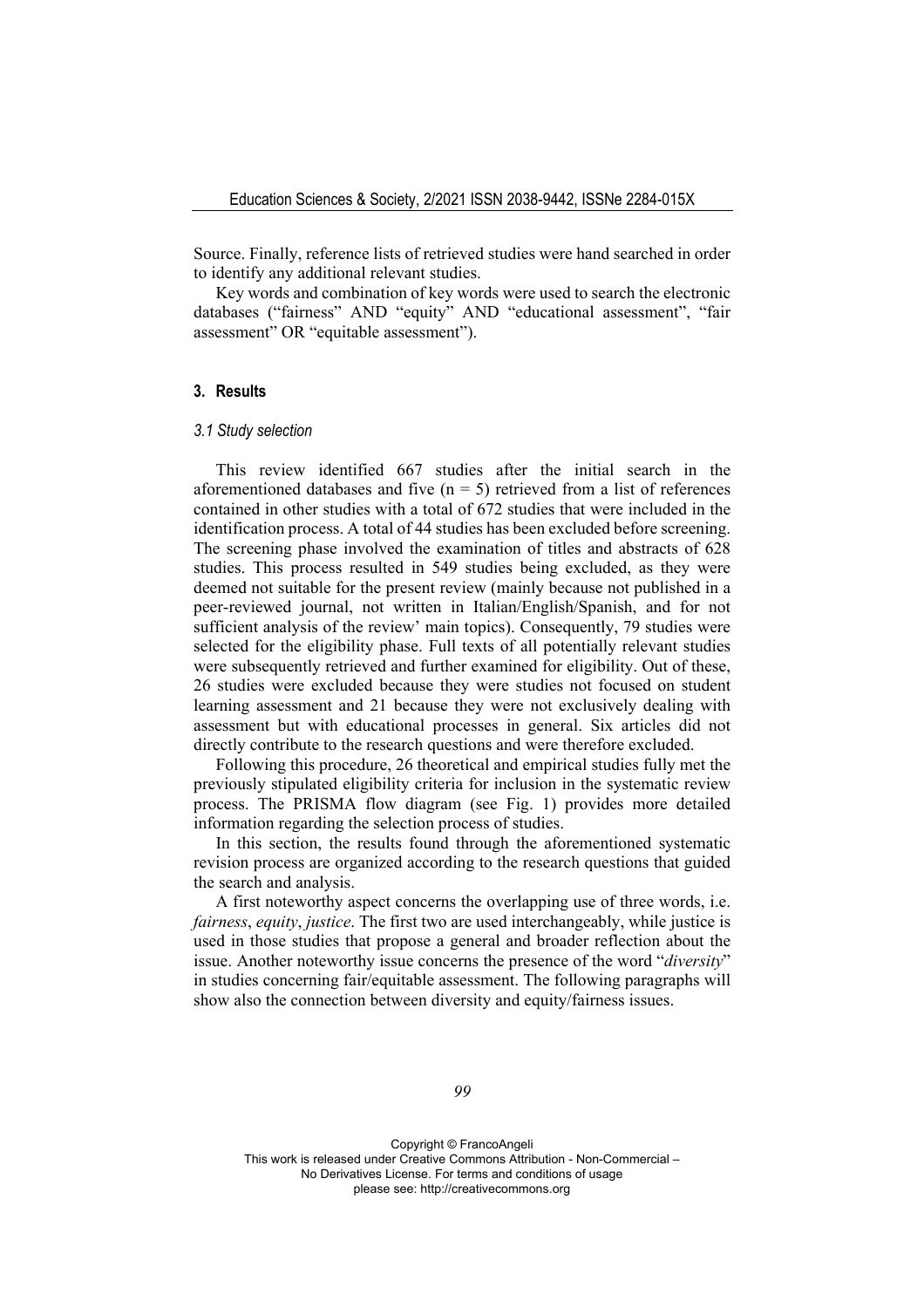

*Fig.1 - The PRISMA flow diagram* 

*100*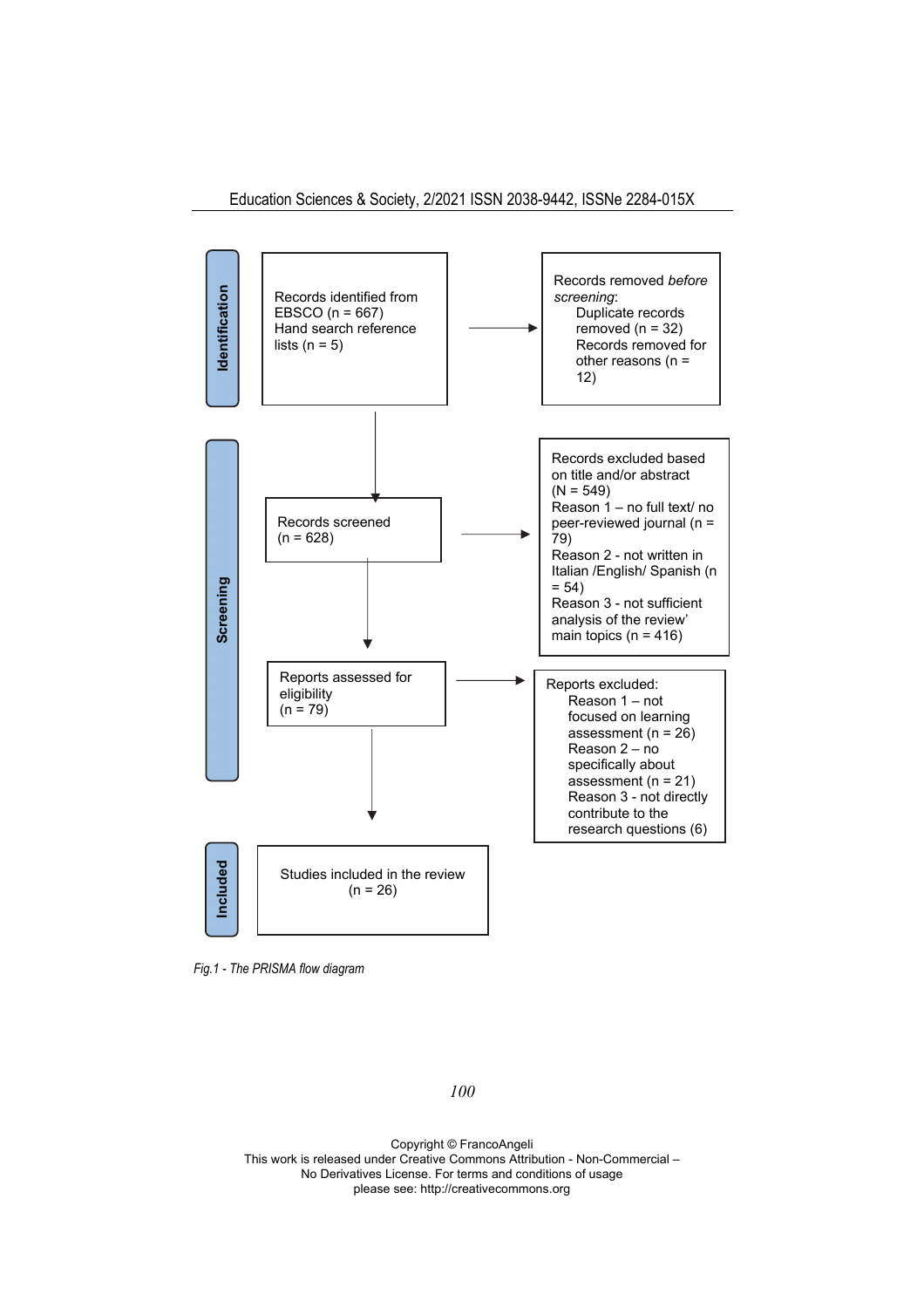#### *3.2 Equity and fairness in assessment*

1. What does it mean to rethink assessment through the lens of justice? And specifically, how can "fair (or equitable) assessment" be defined?

Several papers allow to answer to this first question. In particular, literature reveals that fairness is considered a complex issue and "*a multifaceted quality in classroom assessment that aims to support learning*" (Tierney, 2014, p. 55). Qualities that are desirable for educational assessment are usually identified as validity and reliability, but much less focuses on fairness. It emerges that the meaning of fairness continues to evolve. Literature about testing and educational measurement shows that during the end of the 1960s and beginning of the 1970s, many measurement professionals began to focus on test and item fairness giving life to a period of intense interest in fairness research. Researchers produced statistical models and procedures to identify test questions that might be unfair, but it was with the publication of the third edition of Educational Measurement that the emphasis on the relationship between fairness and validity has become a hallmark of current thinking on fairness (Cole and Zieky, 2001) establishing a linkage between fairness and validity. The terms *biased* and *unfair* were used interchangeably, while now the discourse about fairness seems to go beyond the technical issues of bias, covering a broader social concern (Stobart, 2005, Tierney, 2014). In fact an examination of the studies reveals that the discourse on fairness is grounded in the issue of social justice. The article by McArthur (2016) provides a rationale for *assessment for social justice*. The author refers to two concepts, the first one connected to an intrinsic characteristic of the assessment process, while in the other one the issue of justice is considered as a goal to be reached through the mediation of the assessment process. So, in the first case we could speak about the *justice of assessment* (for example, the justice of summative assessment based solely on a traditional examination, the extent to which group work marks reflect individual as well as joint student effort), and a second level of reflection concerns the role of assessment in nurturing the forms of learning that will promote greater social justice within society (for example, the integration of ethical and technical know–how, abilities to understand multiple perspectives and a professional commitment to ongoing learning). Considering these issues allows to reflect upon: 'what is a fair assessment' (and when an assessment process/practice is fair?) as well as 'how could an assessment process/practice be developed to achieve justice?'.

Similar studies (Stowell, 2004; Nguyen and Walker, 2015; Hidalgo, Murillo, 2016; Macfarlane, 2016; Waitoller & Thorius, 2016; Hanesworth *et al*., 2019; Florez *et al.*, 2018) explore the concept of social justice and its implications for assessment. Social justice is understood as expanding both

*101*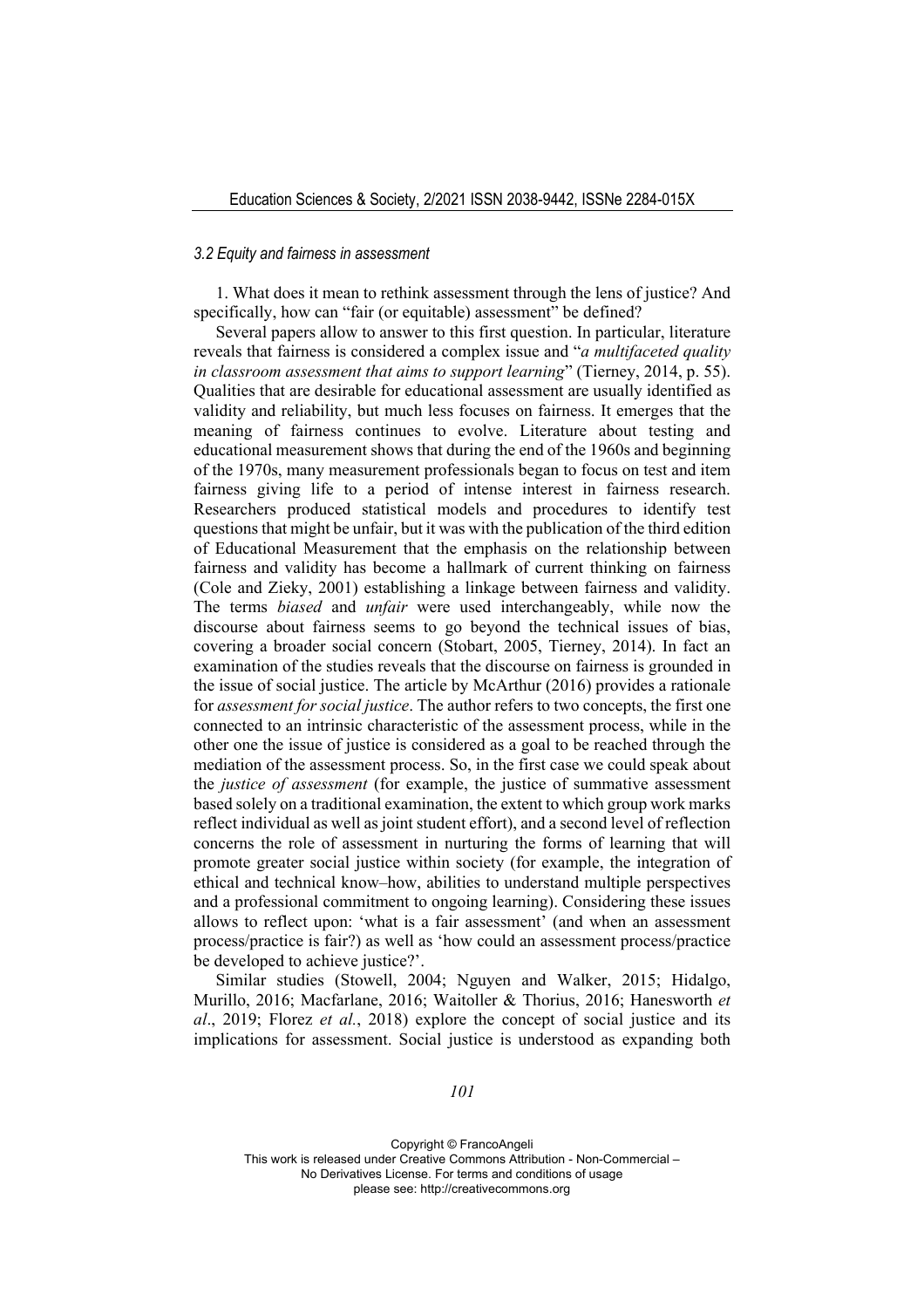student opportunities for individual well-being, but also the development of key capabilities and agency to advance the common and social good. These studies try to go beyond a technical perspective, looking at whether assessment is efficient, reliable, valid, and so on. The focus is on what can be called a "humanistic perspective" (Nguyen and Walker, 2015) that highlights assessment to foster learning for 'human flourishing' and responsibility to society, bridging the literatures of human capabilities (Sen, 1999), sustainable assessment for lifelong learning (Boud, 2000), Culturally Sustaining Pedagogy (CSP, Paris, 2012) and Universal Design for Learning (UDL, CAST 2011) in order to produce a new imaginary for approaches to assessment with a greater focus on the issue of justice.

It implies a greater attention to the concept of *diversity*, and in particular to such input variables (the so called 'access questions') that students bring to academic settings as prior knowledge and experiences, socio-economic and cultural backgrounds, educational resources available to them, their cultural ways of engaging and communicating, learning profiles, interests and passions, their readiness, their emotional language and life stories (Tomlinson, Moon, 2013; Phuong *et al*., 2017). The discourse on diversity in educational contexts emphasizes the heterogeneity of learners and takes diversity as the starting point for educational theory and practice. According to this interpretation, assessment is understood as a non-categorical, all-embracing approach in which individual differences are not classified (Tierney, 2014). When incorporating these discourses in assessment, literature suggests avoiding tendencies towards essentialising group and individual experiences since this can lead to misdirected deficit notions of difference. This occurs, for instance, when the focus on redressing inequities of assessment outcomes lies solely on an erroneously homogenised subset of learners rather than the systematic processes underpinning practice (Hanesworth *et al.*, 2019). A social justice approach to assessment is at once *universal* and *anticipatory* while responsive to individual learning requirements. It means embedding diversity *at point-ofdesign* and expanding opportunities for justice and equity through three principles of curriculum design: (i) provide multiple means of representation; (ii) provide multiple means of action and expression; and (iii) provide multiple means of engagement (CAST, 2011). The complexity of these concepts defies simple solutions: with the diversity of learners in classrooms, the multiple purposes of educational assessment, and the variety of circumstances that arise in assessing learning, there are no *'one-size-fits-all'* answers for fairness.

A possible *anticipatory* answer consists in designing out barriers to access and participation. A study by Graham *et al.* (2018) highlights how an assessment task design can inadvertently create barriers and consequently reduce the opportunity to access and participate in the assessment practice

*102*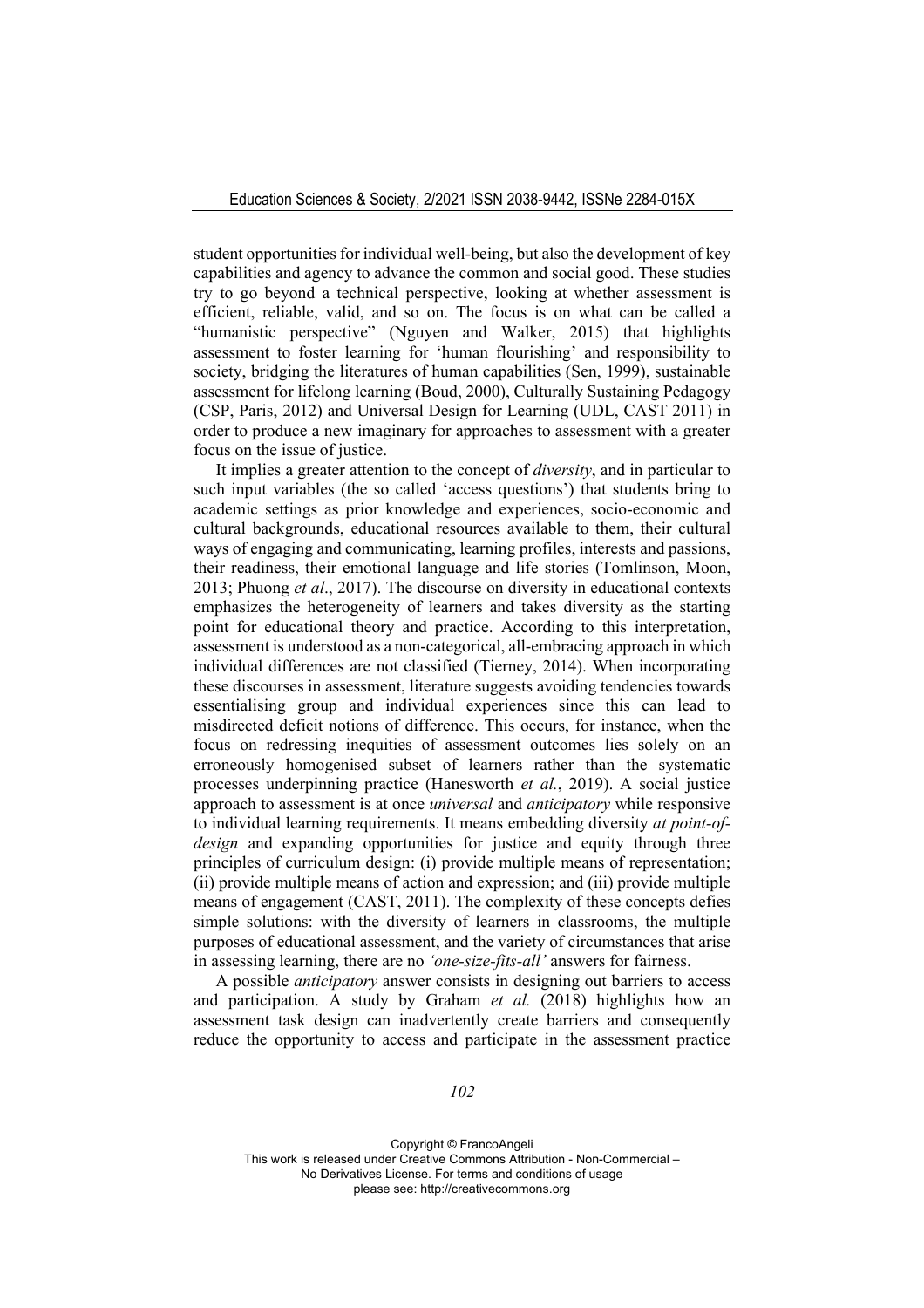itself. By analysing sample assessment tasks, the authors focused on three types of complexity: *visual* (making it harder for students to distinguish between important and unimportant information), *procedural* complexity (as in the number of elements that students are required to incorporate to meet the assessment criteria, and consider how poor alignment between these elements may make the task more difficult than it needs to be) and *linguistic* complexity (or the language that is being used in the task sheet, and contemplate the barriers that this language may create). The results highlight the 'a priori importance of accessibility' giving attention to a driving question: *Is the purpose of the assessment to grade students on their ability to decipher the assessment task sheet OR is the purpose to provide an opportunity for students to relay what they know and have learned?* 

An empirical study (Heritage and Wylie, 2018) uses a practice-based example to illustrate the benefits of AfL to student learning, to students' identities and to equity in the classroom. Mathematics lesson and post-lesson conversations with the teacher were examined. Results about equity show that equity in mathematics learning occurs when teachers ensure that every student has opportunities to engage in challenging learning and develop proficiency in working collaboratively with peers to solve challenging problems, along with a strong sense of personal agency and identity. The case study demonstrated that AfL can function as a primary vehicle in ensuring these equity goals since each child was able to engage in challenging mathematics, matched to the "edge" of their learning, and also to develop skills in working collaboratively. Students were treated as agents in their own mathematics learning and regarded as intellectual resources for each other through engaging in discourse and peer feedback.

Specifically, about definitions of fair/equitable assessment, the dictionary definition suggests that when something is fair/equitable is marked by impartiality or honesty, and free from self-interest, prejudice, or favouritism (i.e. fair play). Moreover, the opposite of fair is *biased* (an unbiased report takes a neutral stance, and an unbiased jury remains objective). So there is a sense of being between extremes, or balanced like when we say 'fair weather' (that is pleasant, meaning neither too hot nor too cold). Despite what appears to be a multiplicity of definitions, common use of the word fair generally conveys a sense of openness, neutrality, or balance (Tierney, 2013). When considering the word equity, the dictionary offers a similar definition, i.e. the quality of being fair and impartial.

Willis *et al.* (2013) connect fairness and equity with the discourse about the students' rights. Assessment practices that strive to achieve fairer and more equitable outcomes for all students are to be strongly linked to a pedagogy focused on protecting all students' rights to opportunities to learn, progress and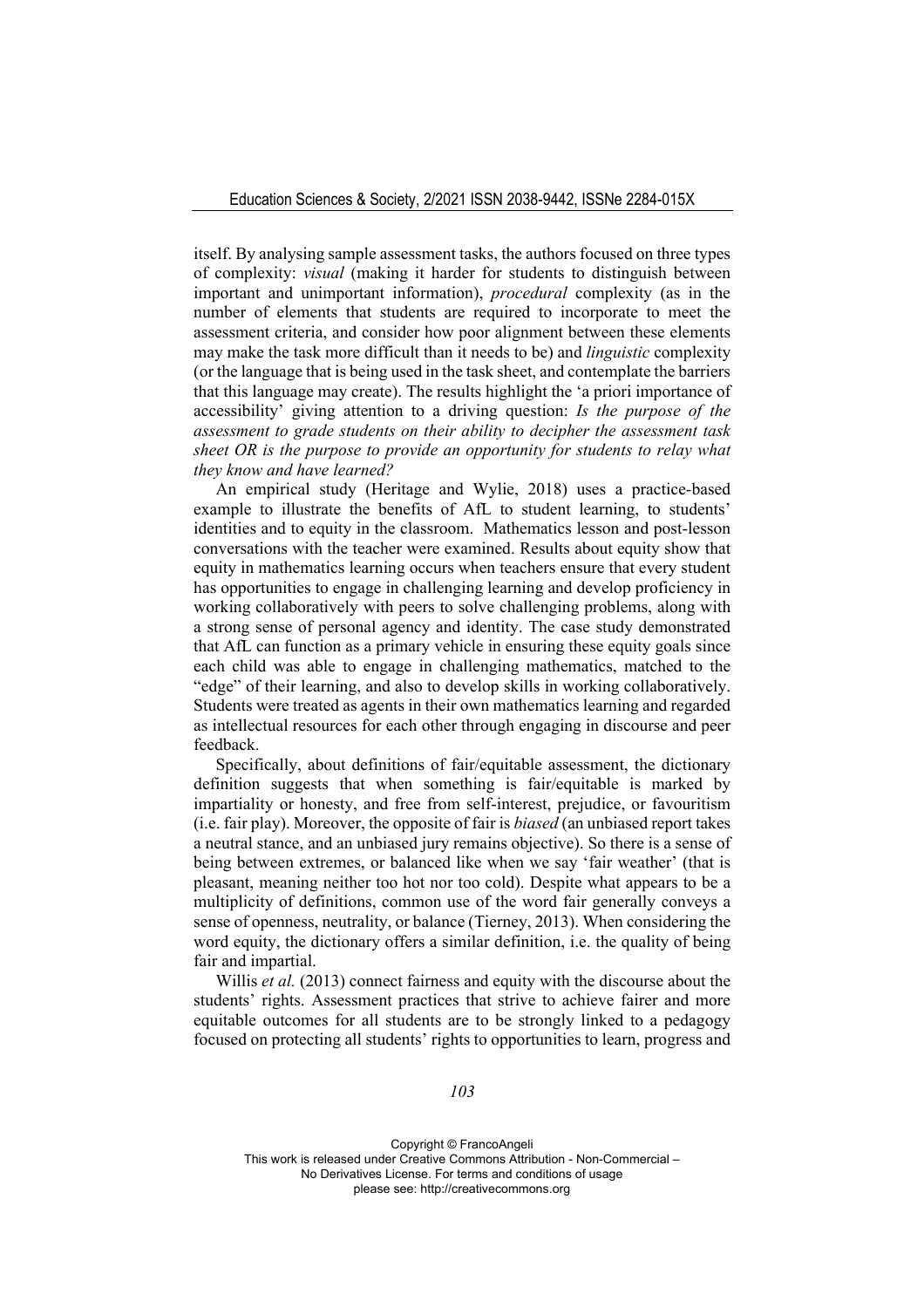succeed. This is in line with Elwood and Lundy (2010) sustaining that a valid and equitable assessment is a child's right that implies "equality of opportunity for all, without discrimination on any grounds" (p. 345).

Klenowski (2012, 2014) suggest a twofold perspective, that is to consider the opportunity to participate in learning (access issues) and the opportunity to demonstrate learning: both are deemed fundamental factors to define a fair assessment. It requires teachers and systems to move beyond the technical definition of a concern with test construction to a more encompassing view of what precedes an assessment (the assessment design phase in which access and resources need to be considered) and of its consequences (for example, interpretations of results and impact).

Other authors, like Stobart (2005), agree about the concern that fairness is fundamentally a *sociocultural*, rather than a technical, issue. Fair assessment cannot be considered in isolation from both the curriculum and the educational opportunities of the students.

In line with moving beyond the technical aspects related to fairness, Tierney (2014) sustains that the discourse of fairness in assessment is also connected to the ethics of teaching. Fairness is an essential quality of both individuals and interactions in the classroom, and it is closely associated with teaching ethos and other moral qualities such as honesty and respect. As such, fairness is seen to be in the hands of teachers, with varying degrees of ethical awareness, who strongly influence the quality of students' opportunities to learn.

#### *3.3 The students' point of view about fairness and equity in assessment*

- When an assessment process or practice is fair/equitable from the students' perspective?

The second research question aims at highlighting the students' perspective about the investigated issue.

A review by Struyven *et al.* (2005) reveals that from university students' points of view, assessment has a positive effect on their learning and is 'fair' when it: (1) relates to authentic tasks; (2) represents reasonable demands; (3) encourages them to apply knowledge to realistic contexts; (4) emphasizes the need to develop a range of skills; and (5) is perceived to have long-term benefits. Alternative assessment practices (self-assessment, peer-assessment, portfolio) are perceived as characterized by these qualities and students report these modes help them to learn in a more in-depth way. Also the lack of control over the evaluation process and the feeling that examinations checked solely the quality of student's notes and the lecturer's handouts, were both considered important arguments for students to believe traditional assessment is an unfair measure of learning.

*104*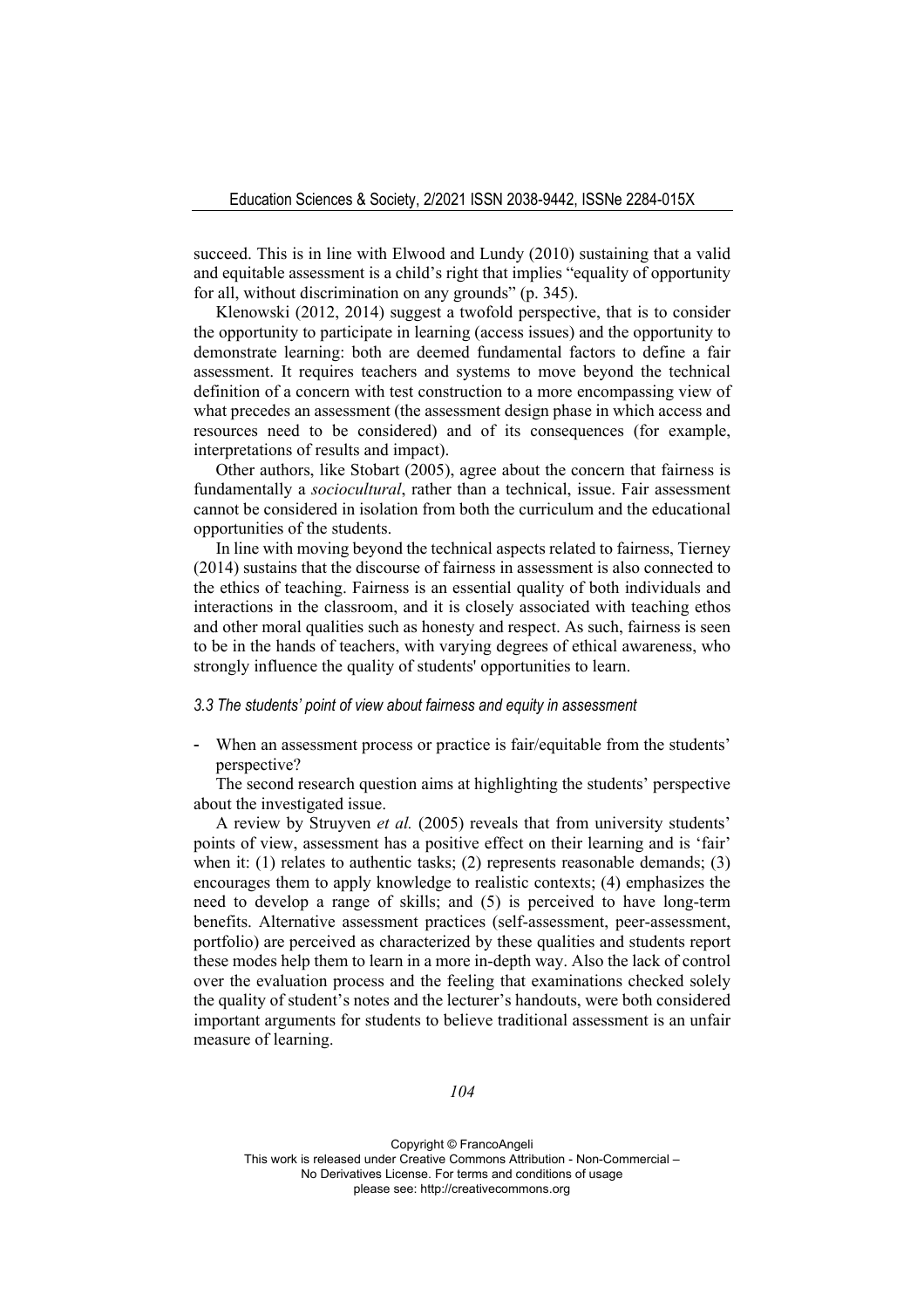Results of a study about university students' perceptions (Lizzio *et al.*, 2007) show the contribution of a fair assessment to the perception of a fair academic environment. The authors found a factor that reflected students' concerns about fair assessment ('*Methods of assessment give students a fair opportunity to demonstrate their mastery of a subject'*), the transparency and objectivity ('*Students are assessed on clear and objective criteria*') and the comparative equity ('*Rules and procedures are applied consistently and fairly'*) of the learning and assessment process.

Other relevant studies (Pepper and Pathak, 2008; Scott *et al.,* 2014; Flores *et al.,* 2015; Murillo & Hidalgo, 2017) show that students give great attention to some aspects when defining an assessment as fair: 1) explicitness in grading criteria, 2) frequent feedback, 3) assessment capacity to meet the characteristics of each student, 4) equality for all in terms of conditions and support, 5) participation in the assessment process, 6) focus on the effort and the progress (not just the results), 7) continuity and flexibility, 8) attention to aspects not strictly related to learning, such as their attitude, empathy, respect for peers, 9) learner-centred approach to assessment.

An interesting study by Burger (2017) contrasts essays and examinations as two rather different approaches to evaluating university students' performance, which has consequences for attitudes toward the assessment process. The aim was to explore students' perspective about the fairness of the assessment process and results recommend an increase in the proportion of essays to improve justice climate even if attention has to be given to the issue of grading to mitigate validity-related concerns. Therefore, attempts to reduce feelings of injustice by prioritizing essay-based assessment can only be successful if they are accompanied by measures that ensure that quality feedback and transparency is maintained.

A study by Pitt and Winstone (2018) investigates the role of anonymous marking on university students' perceptions of fairness by exploring whether students perceive anonymous marking as fairer than non-anonymous marking. Each student experienced both anonymous and non-anonymous marking of summative assessments within their programme of study during one semester. Students were asked to complete a survey relating to their experiences of both anonymised and non-anonymised marking and feedback by rating (among other aspects) their perceptions of the marking process (bias, fairness, transparency and confidence in the process). Results revealed no significant difference in perceptions of fairness according to whether or not marking was anonymous. The study suggests to seriously question whether transparency and equity require anonymous marking and to distinguish between anonymous grading and anonymous feedback (Whitelegg, 2002): whilst anonymous grading has clear advantages (such as removal of bias/prejudgement), the

*105*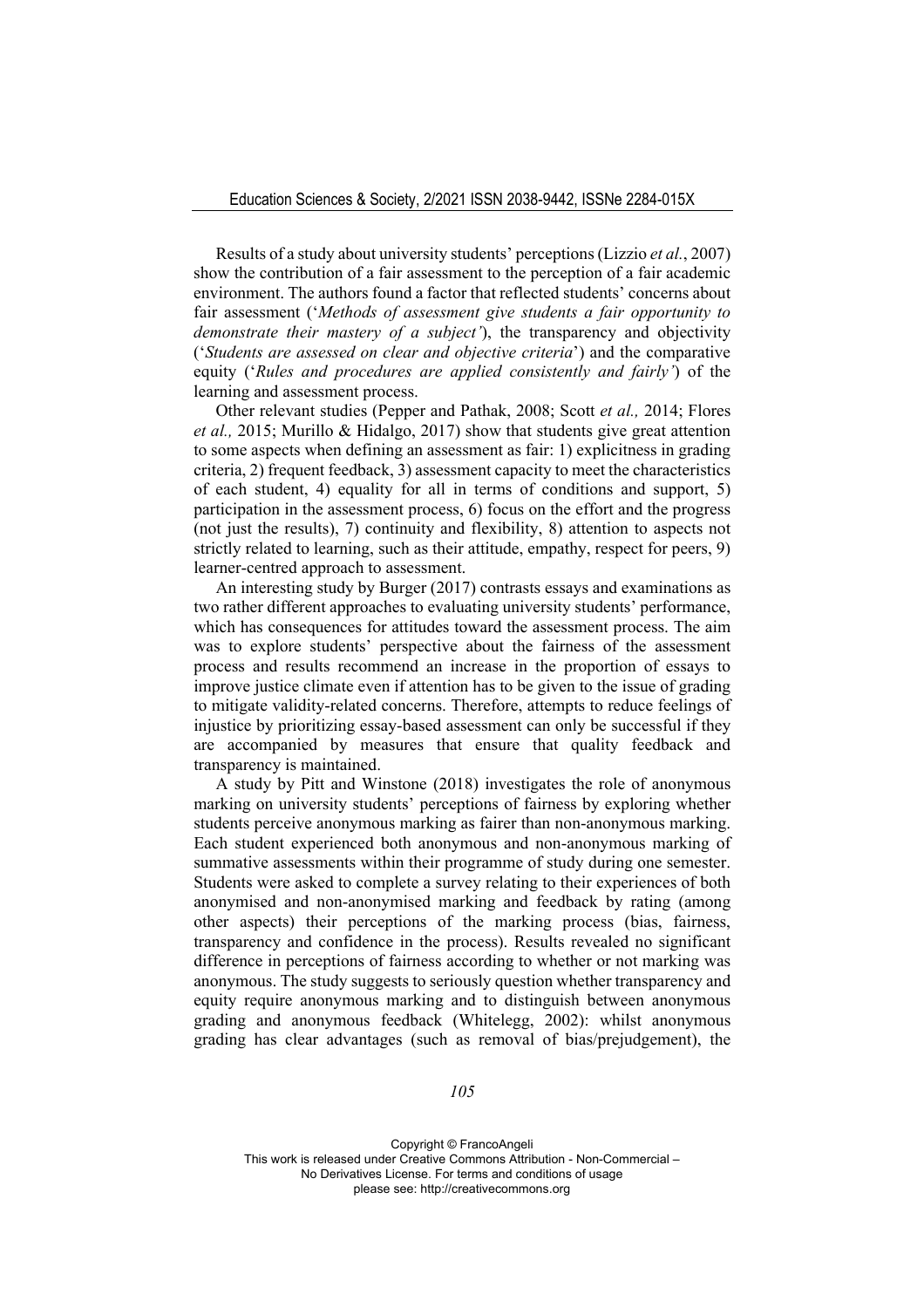provision of feedback on an anonymous basis is potentially problematic because it disrupts the feedback loop by removing the individualisation of feedback comments, increasing the distance between staff and students.

## **4. Discussion and conclusions**

The present review aimed to identify relevant aspects connected with equity and fairness issues in the field of students' learning assessment. As the findings from the current literature review indicate, assessment strategies that are more fair or responsive to differences are needed, and it is possible to identify two key factors representing future research priorities.

*1. Fairness and equity between cultures and practices.* On one side the discourse of how the teachers could *be* fair in their professional experience, and on the other side the fact that a practice has to be fair: one focusing on the ethics of teaching (values and cultures) and the other on assessment practices. From the first perspective, being fair or equitable means being neutral or balanced in the treatment or in the judgement. This is a complex issue because it could be misinterpreted to mean using the same treatment for all of the students in the classroom (but equitable is different from equal). Treating students equally may give the appearance of neutrality (and avoiding favouritism is one definition of fair), but it results in the problem that essentially, when equal treatment is highly valued, the appropriateness of an assessment is compromised for some students (Tierney, 2013).

On the side of the practices, it is clear from the examined literature that certain actions relating to transparency, plurality of students' opportunities to learn and express learning (according to a universal design approach where greater choice for students is associated with increased agency) and the attention to the classroom environment and to a participatory approach can lead to fairer assessment.

*2. Addressing diversity.* The question is: How to meet the diverse students' characteristics, profiles, backgrounds and so on? Doing something for some students and something different for others? Or providing multiple options to participate and learn by offering flexibility and choice? Literature reveals the importance of moving away from a *model of adjustments*, which makes specific retrospective reasonable accommodations for a small number of students with specific characteristics towards assessment models that allow all students to fully participate and learn in the most equitable way (for example increasing accessibility and participation avoiding unnecessary barriers in the task design phase as well as developing flexible assessment settings and formats in which the capacity to evaluate options and make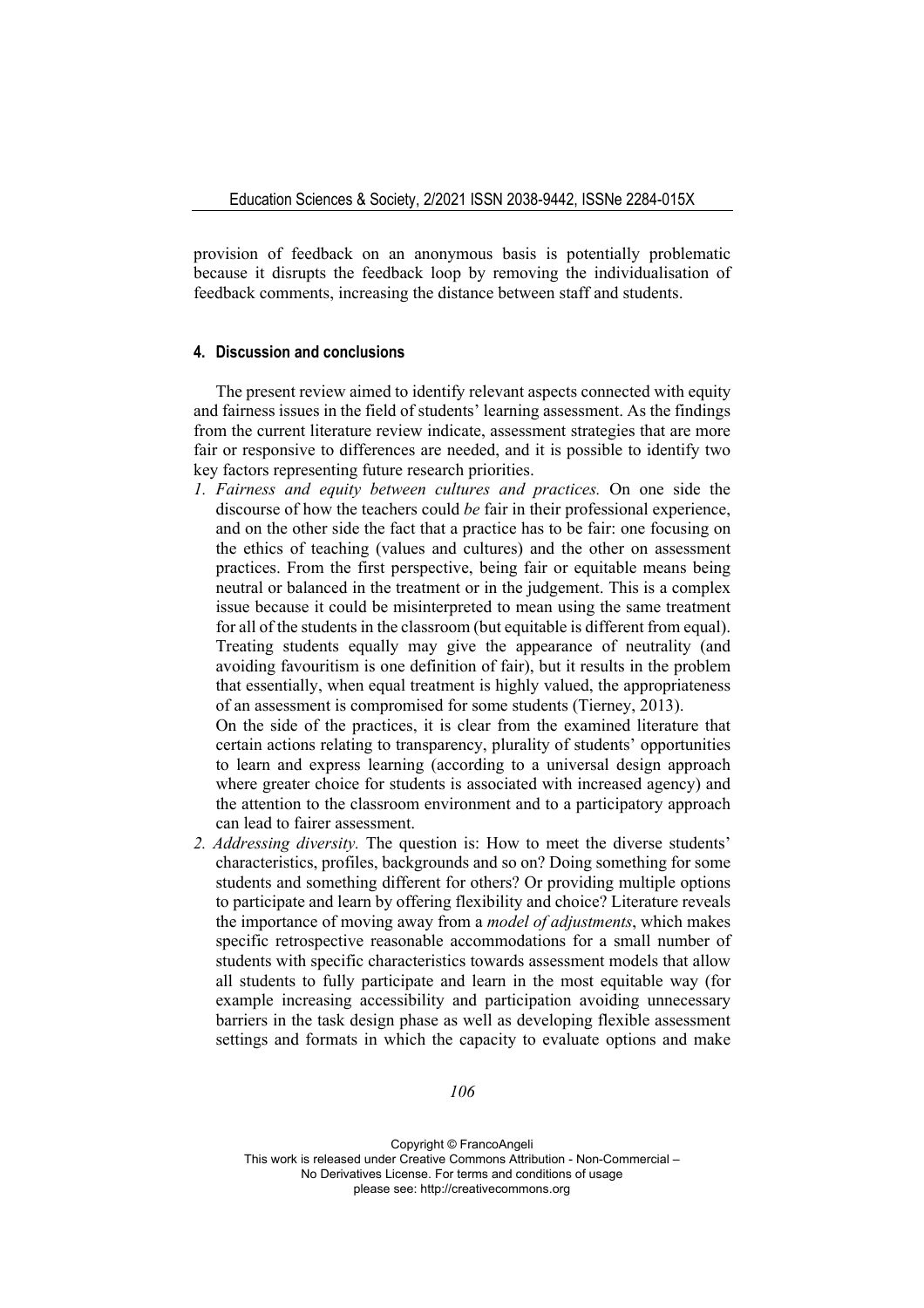choices is stimulated) in order to achieve justice and to allow diversity to flourish. The Capability Approach could offer a significant contribution to design an assessment culture and practice with an embedded focus on equity.

Future studies need to investigate deeply on these aspects by increasing research on students' and teachers' perceptions about fairness in assessment. Moreover, the review revealed an increased focus on discussing equity in assessment, with increases in publications on the topic across the higher education sector. What has become evident is the need for considering these issues also in school context.

*"We will never achieve fair assessment, but we can make it fairer: "The best defence against inequitable assessment is openness. Openness about design, constructs and scoring, will bring out into the open the values and biases of the test design process, offer an opportunity for debate about cultural and social influences, and open up the relationship between assessor and learner. These developments are possible, but they do require political will".* (Gipps, 1999, in Stobart, 2005, p. 285).

#### **References**

- Aquario D. (2019). Quale Valutazione *per* l'apprendimento? Verso la promozione di una *assessment identity. Giornale Italiano della Ricerca Educativa,* XII: 29-44. DOI: 10.7346/SIRD-1S2019-P29*.*
- Benadusi L., Giancola O. (2021). *Equità e merito nella scuola. Teorie, indagini empiriche, politiche*. Milano: FrancoAngeli.
- Black P., Wiliam D. (1998). Assessment and classroom learning. *Assessment in Education: Principles, Policy & Practice*, 5, 1: 7-74. DOI: 10.1080/096959598005010.
- Black P., Harrison C., Lee C., Marshall B. and Wiliam D. (2003). *Assessment for learning: Putting it into practice*. Berkshire: Open University Press.
- Boud D. (2000). Sustainable assessment: Rethinking assessment for the learning society. *Studies in Continuing Education*, 22(2): 151-167. DOI: 10.1080/713695728.
- \*Burger R. (2017). Student perceptions of the fairness of grading procedures: a multilevel investigation of the role of the academic environment. *Higher Education*, 74: 301-320. DOI: 10.1007/S10734-016-0049-1.
- CAST (2011). *Universal design for learning guidelines version 2.0.* Wakefield, MA: Author.
- \*Cole N. S., Zieky M.J. (2001). The New Faces of Fairness. *Journal of Educational Measurement,* 38(4): 369-382. DOI: 10.1111/j.1745-3984.2001.tb01132.x.

*107*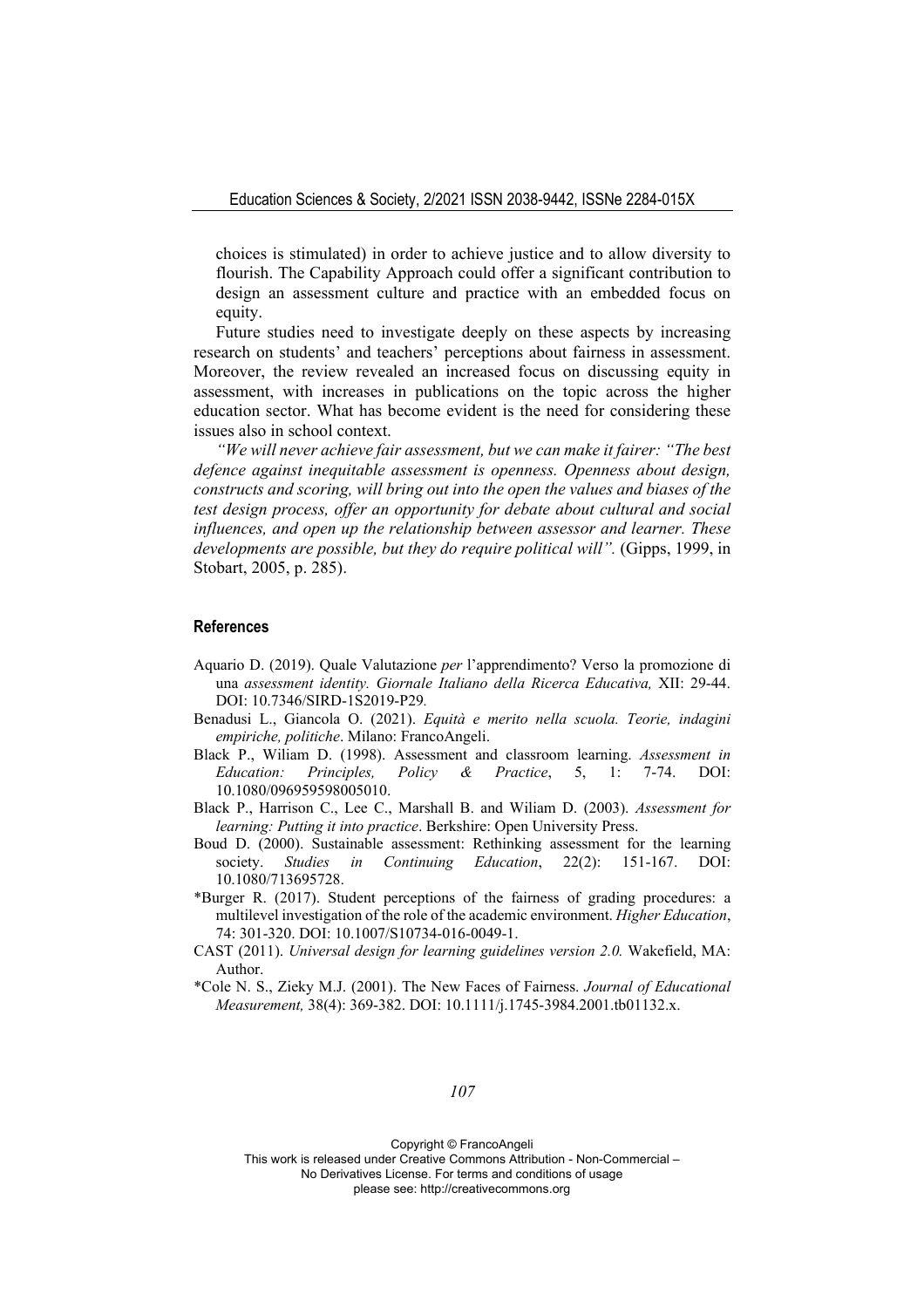- \*Elwood J., & Lundy L. (2010). Revisioning assessment through a children's rights approach: Implications for policy, process and practice. *Research Papers in Education*, 25(3): 335-353. DOI: 10.1080/02671522.2010.498150.
- \*Flores M. A., Veiga Simao A.M., Barros A. and Pereira D. (2015). Perceptions of effectiveness, fairness and feedback of assessment methods: a study in higher education. *Studies in Higher Education*, 40(9): 1523-1534. DOI: 10.1080/03075079.2014.881348.
- \*Flórez Petour M. T., Rozas Assael T., Gysling J. and Olave Astorga J. M. (2018). The consequences of metrics for social justice: tensions, pending issues, and questions. *Oxford Review of Education*, 44(5): 651-667. DOI: 10.1080/03054985.2018.1500356.
- \*Graham L.J., Tancredi H., Willis J. and McGraw K. (2018). Designing out barriers to access and participation in secondary school assessment. *Australian Educational Researcher*, 45: 103-124. DOI: 10.1007/s13384-018-0266-y.
- Grion V., Restiglian E. and Aquario D. (2021). Dal voto alla valutazione. Riflessioni sulle linee guida per la valutazione nella scuola primaria. *Nuova Secondaria Ricerca*, 7: 82-100.
- \*Hanesworth P., Bracken S. and Elkington S. (2019). A typology for a social justice approach to assessment: Learning from universal design and culturally sustaining pedagogy. *Teaching in Higher Education,* 24(1): 98-114. DOI: 10.1080/13562517.2018.1465405.
- \*Heritage M., Wylie C. (2018). Reaping the benefits of assessment for learning: achievement, identity, and equity. *ZDM*, 50(4): 729-741. DOI: 10.1007/s11858- 018-0943-3.
- \*Hidalgo N., Murillo F.J. (2016). Evaluación de Estudiantes para la Justicia Social. Propuesta de un Modelo. *Revista Internacional de Educación para la Justicia Social (RIEJS),* 5(2): 159-179. DOI: 10.15366/riejs2016.5.2.008.
- Klenowski V. (2009). Assessment for Learning revisited: An Asia-Pacific perspective. *Assessment in Education: Principles, Policy & Practice*, 16(3): 263-268. DOI: 10.1080/09695940903319646.
- \*Klenowski V. (2012). Raising the stakes: the challenges for teacher assessment. *Australian Educational Researcher*, 39: 173-192. DOI: 10.1007/s13384-012-0057- 9.
- \*Klenowski V. (2014). Towards fairer assessment. *Australian Educational Researcher*, 41: 445-470. DOI: 10.1007/s13384-013-0132-x.
- \*Lizzio A., Wilson K. and Hadaway V. (2007). University students' perceptions of a fair learning environment: a social justice perspective. *Assessment & Evaluation in Higher Education,* 32(2): 195-213. DOI: 10.1080/02602930600801969.
- \*McArthur J. (2016). Assessment for social justice: the role of assessment in achieving social justice. *Assessment & Evaluation in Higher Education,* 41(7): 967-981. DOI: 10.1080/02602938.2015.1053429.
- \*Macfarlane B. (2016). The performative turn in the assessment of student learning: a rights perspective. *Teaching in Higher Education*, 21(7): 839-853. DOI: 10.1080/13562517.2016.1183623.

*108*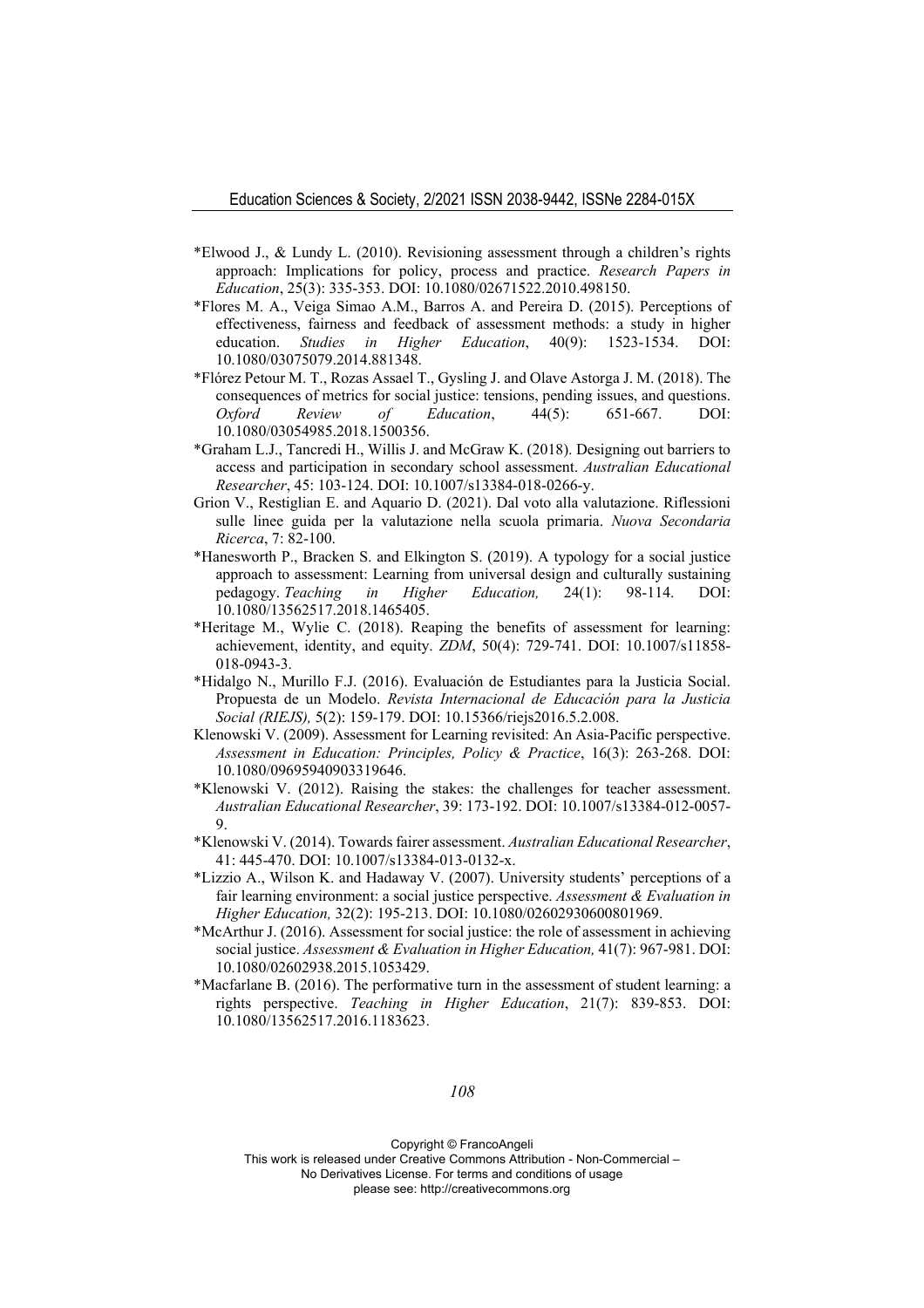- \*Murillo F. J., Hidalgo N. (2017). Students' conceptions about a fair assessment of their learning. *Studies in Educational Evaluation,* 53: 10-16. DOI: 10.1016/j.stueduc.2017.01.001.
- \*Nguyen T., Walker M. (2015). 'Capabilities-Friendly' Assessment for Quality Learning. *South African Journal of Higher Education*, 29(3): 243-259. DOI: 10.10520/EJC182446.
- OECD (2012). *Equity and Quality in Education: Supporting Disadvantaged Students and Schools*. OECD Publishing.
- OECD (2013). *Synergies for Better Learning: An International Perspective on Evaluation and Assessment*. Paris: OECD Publishing.
- Page M.J., McKenzie J.E., Bossuyt P.M., Boutron I., Hoffmann T.C., Mulrow C.D., *et al.* (2021). The PRISMA 2020 statement: an updated guideline for reporting systematic reviews. *BMJ*, 372(71). DOI: 10.1136/bmj.n71.
- Paris D. (2012). Culturally sustaining pedagogy: A needed change in stance, terminology, and practice. *Educational Researcher*, 41(3): 93-97. DOI: 10.3102/0013189X12441244.
- Pastore S., Andrade H. L. (2019). Teacher assessment literacy: A three-dimensional model. *Teaching and Teacher Education*, 84: 128-138. DOI: 10.1016/J.TATE.2019.05.003.
- \*Pepper M. B., Pathak S. (2008). Classroom contribution: What do students perceive as fair assessment? *Journal of Education for Business,* 83(6): 360-368. DOI: 10.3200/JOEB.83.6.360-368.
- \*Phuong A.E., Nguyen J. and Marie D. (2017). Evaluating an Adaptive Equity-Oriented Pedagogy: A Study of its Impacts in Higher Education, *The Journal of Effective Teaching*, 17(2): 5-44.
- \*Pitt E., Winstone N. (2018). The impact of anonymous marking on students' perceptions of fairness, feedback and relationships with lecturers. *Assessment & Evaluation in Higher Education*, 43(7): 1183-1193. DOI: 10.1080/02602938.2018.1437594.
- Sambell K., McDowell L. and Montgomery C. (2013). *Assessment for Learning in Higher Education*. Abingdon: Routledge.
- \*Scott S., Webber C. F., Lupart J. L., Aitken N. and Scott D. E. (2014). Fair and equitable assessment practices for all students. *Assessment in Education: Principles, Policy & Practice,* 21(1): 52-70. DOI: 10.1080/0969594X.2013.776943.

Sen A. (1999). *Development as freedom*. Oxford: Oxford University Press.

- \*Stobart G. (2005). Fairness in multicultural assessment systems. *Assessment in Education,* 12(3): 275-287. DOI: 10.1080/09695940500337249.
- \*Stowell M. (2004). Equity, justice and standards: assessment decision making in higher education. *Assessment & Evaluation in Higher Education,* 29(4): 495-510. DOI: 10.1080/02602930310001689055.
- \*Struyven K., Dochy F. and Janssens S. (2005). Students' perceptions about evaluation and assessment in higher education: a review. *Assessment & Evaluation in Higher Education*, 30(4): 325-341. DOI: 10.1080/02602930500099102.

*109* 

Copyright © FrancoAngeli

This work is released under Creative Commons Attribution - Non-Commercial – No Derivatives License. For terms and conditions of usage

please see: http://creativecommons.org